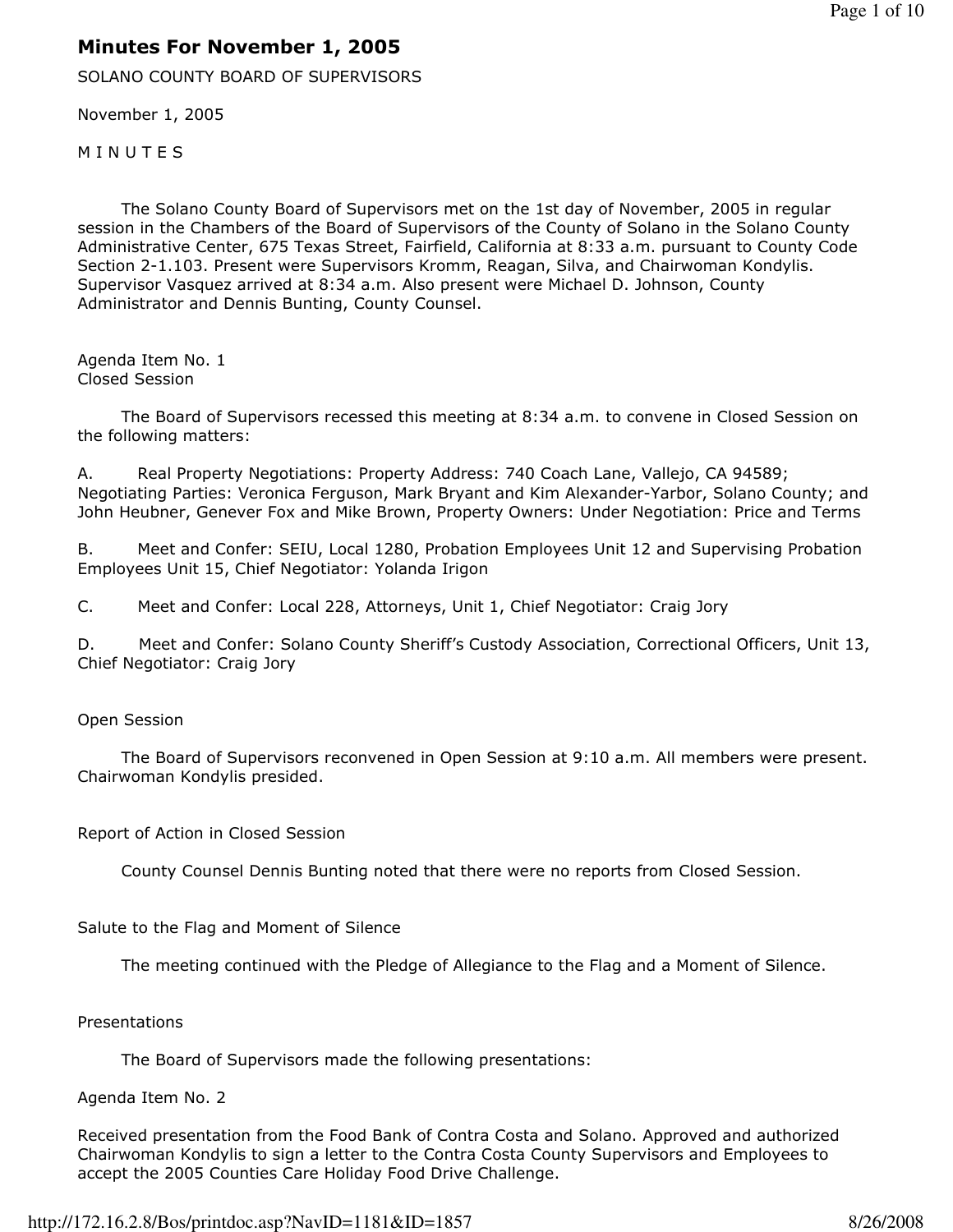MOTION: Vasquez. SECOND: Kromm. AYES: Kromm, Reagan, Silva, Vasquez, Kondylis.

#### Agenda Item No. 3

 Presented proclamation honoring Elizabeth Fry and Debbie Wood for establishing the Solano Midnight Sun Foundation to serve the women of Solano County who are facing breast cancer treatment and financial challenges.

### Items From the Public

 The Chairwoman invited individuals of the public to make statements on matters relating to the business of the Solano County Board of Supervisors. The following individuals made public comments:

A. Donald Tipton, Vallejo, noted that he attended the Solano County Strategic Planning Retreat held on October 31, 2005 and indicated that comments made at the retreat by County staff and the County Supervisors were candid, frank and open. Mr. Tipton noted that weaknesses and strengths were discussed and expressed his concern regarding the cost to purchase an agenda packet of the Board of Supervisors' meeting, time limits for public comment at the Board of Supervisors' meeting, the need for a living wage in Solano County, a place for homelessness, representation from the unincorporated area of the County on the Planning Commission, and inadequate information sent out to the public regarding the use of the ballots for the upcoming election.

B. Doug Darling, Vallejo, expressed his concern with regards to a public meeting that was held at the Solano County Fairgrounds to review a presentation by the Mills Corporation, proponents of the revitalization of the fairgrounds, and the disruptiveness of the meeting by opponents of the project who set up competing displays.

C. Chairwoman Kondylis noted that a letter had been received from Santa Clara County to join a proposed coalition of Bay Area Counties for advocacy at the State and that consideration of the letter would be scheduled on the Board of Supervisors' agenda for November 8, 2005.

D. Supervisor Kromm requested that this meeting of the Solano County Board of Supervisors be adjourned in memory of Marjorie Deming.

### Approval of Agenda

 Approved the Solano County Board of Supervisors' agenda as submitted with the following clarification and amendments:

Item No. 10 - Smile in Style Dental Disease Prevention Program – page 2 to read "Two extra-help staff, who are Registered Dental Hygienists Health Education Specialists, have been providing the Smile in Style program for over fifteen years."

Item No. 12 – Appropriation of unanticipated revenue totaling \$1,152,105 from the California Office of Homeland Security was removed from the Consent Calendar.

Item No. 13 – Selection of Apptis, Inc. to provide a countywide radio interoperability solution was removed from the Consent Calendar.

MOTION: Silva. SECOND: Vasquez. AYES: Kromm, Reagan, Silva, Vasquez, Kondylis.

Agenda Item No. 10 Public Comment on Consent Calendar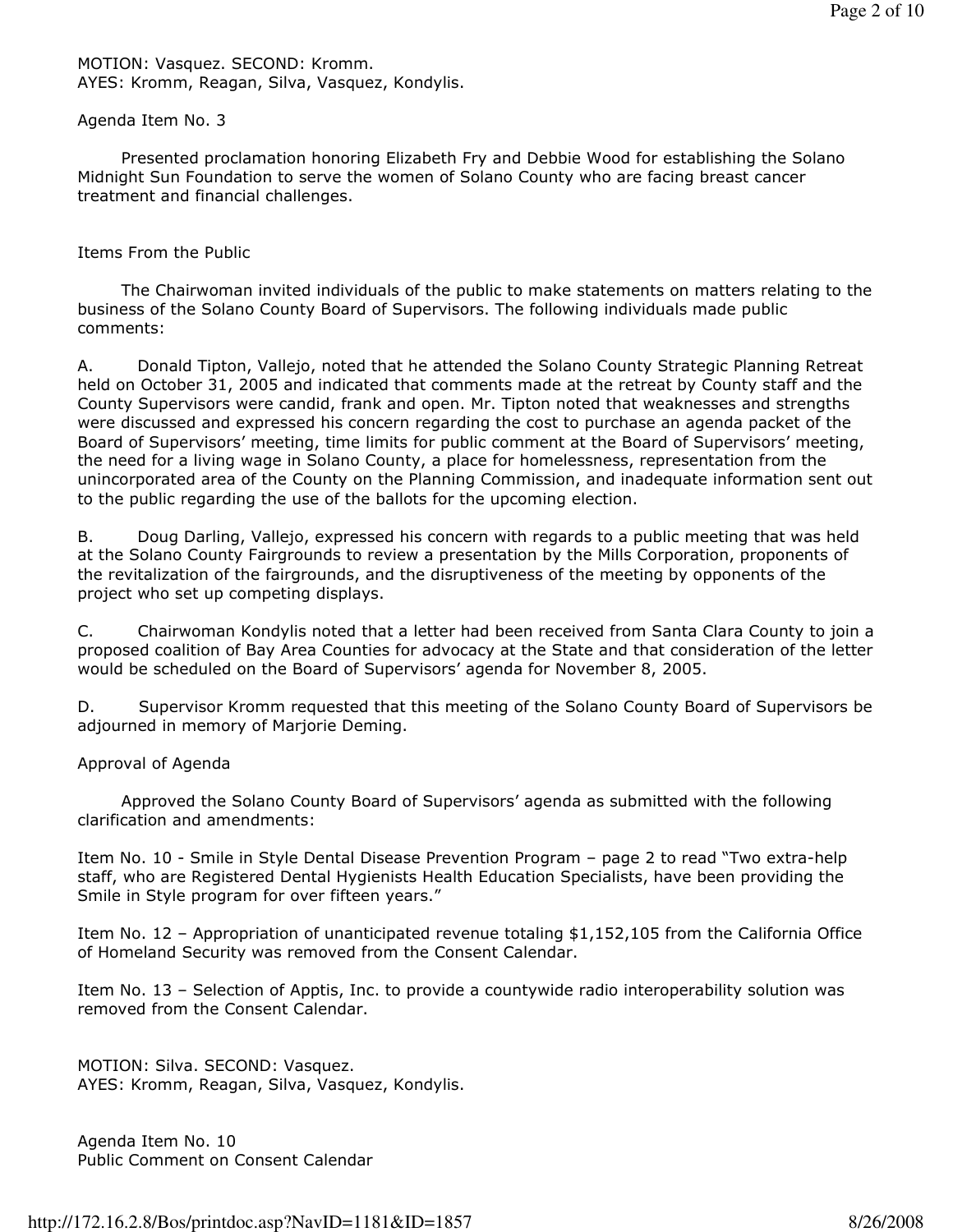The Chairwoman invited individuals of the public to make public comment on Consent Calendar Items. The following comments were received:

Item No. 6 – Property Tax Administration Fees for FY 2005/06. Donald Tipton expressed his concern that funds were being collected from small lighting districts and spent countywide.

Item No. 9 – Agreement with the Regents of the University of California to oversample in Solano County as part of the 2005 California Health Interview Survey (CHIS). Supervisor Reagan requested staff to provide a presentation to the Board regarding an analysis and status of Master Settlement Agreement funds.

Item No. 17 – Establishment of a historic district at Pleasants Ranch, located along Pleasants Valley Road. Ethel Hoskins thanked the Board for their assistance in her efforts to form a historic district on her property, known as Pleasants Ranch which was settled by her grandfather in 1850.

Item No. 18 – Parcel Map and dedication of property for road purposes on Aspen Court in the Homeacres area of unincorporated Vallejo for Minor Subdivision MS-03-06 (Condiotti). Donald Tipton indicated that LAFCo had taken action that in order to divide property in this area of unincorporated Vallejo, that the property had to be annexed to the City of Vallejo.

### Consent Calendar

Acted on the following Consent Calendar items:

4. Approved the Board of Supervisors' minutes of October 11, 2005 and October 25, 2005.

5. Ratified proclamation recognizing the attainment of Eagle Scout by Jonathan Edward Schansman Coffman.

6. Approved the Property Tax Administration Fees in the amount of \$4,017,264 for fiscal year 2005/2006. The amount to be recovered is \$1,520,356.

7. Accepted the County Treasurer's Quarterly Report for the period of July 1, 2005 through September 30, 2005.

8. Approved and authorized Chairwoman Kondylis to sign a 3-year lease agreement for the Sheriff's Department to occupy 975 square feet of space at 409 Benicia Road, Vallejo, CA at a lease rate of \$1,500 per month from November 15, 2005 through November 14, 2008. Authorized the County Administrator to execute any lease amendments or extensions.

9. Approved and authorized Chairwoman Kondylis to sign an agreement with the Regents of the University of California in the amount of \$87,366 for the time period July 1, 2005 through April 30, 2007, to oversample in Solano County as part of the 2005 California Health Interview Survey (CHIS).

10. Approved an Appropriation Transfer Request (ATR) in the amount of \$34,320 to transfer appropriations from extra-help salaries to contracted direct services and other operating expenses for the Smile in Style Dental Disease Prevention Program.

11. Took the following action regarding current agreement with Valley Toxicology, Inc:

A. Approved Amendment #3 between the County of Solano and Valley Toxicology, Inc. by \$10,000 for new contract total to \$357,319 for the term September 1, 2003 through October 31, 2005.

B. Approved a \$687,750 contract for drug screening services between the County of Solano and Valley Toxicology, Inc. for the term November 1, 2005 through June 30, 2008 in accordance with Request for Proposal PROB-06-01.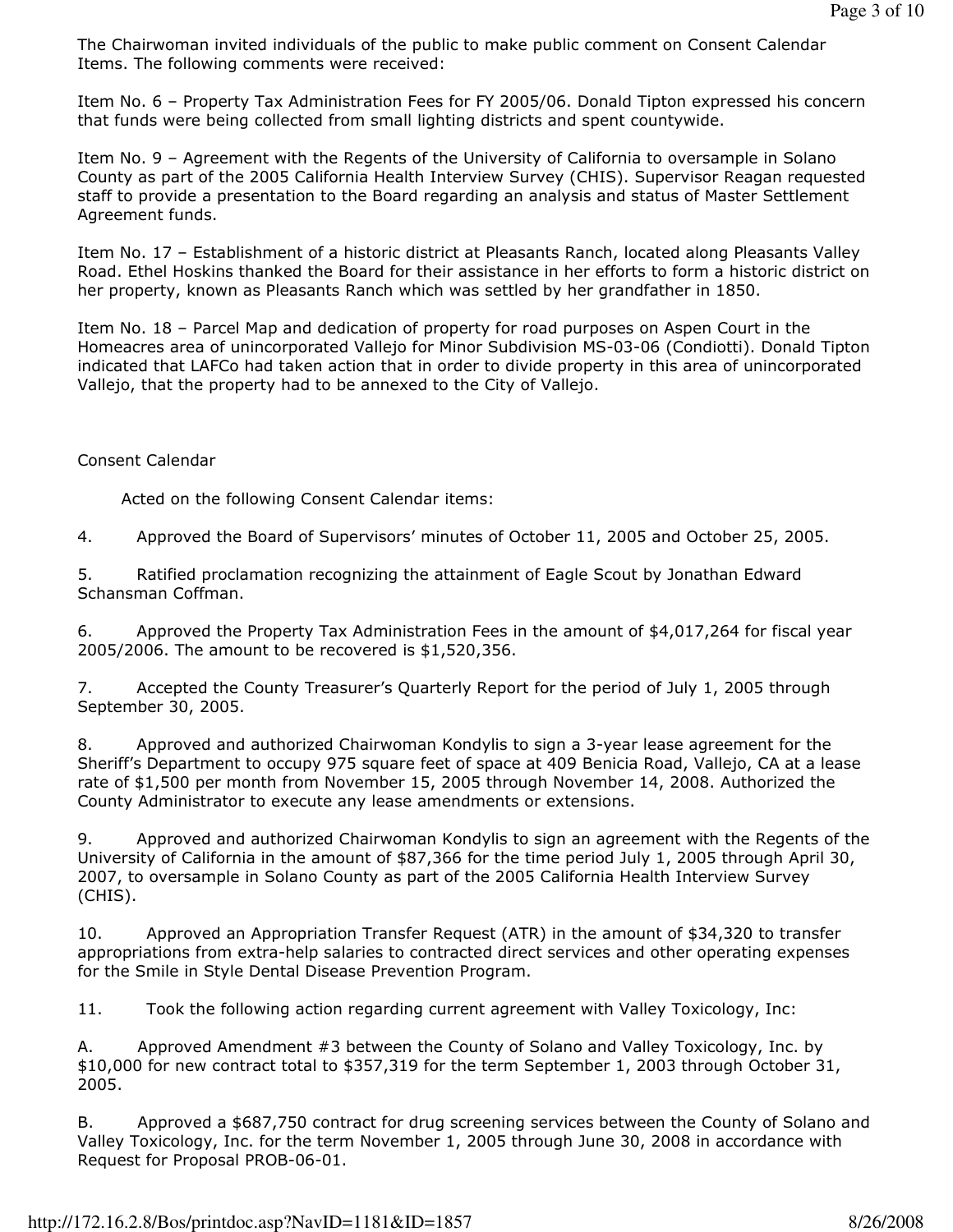C. Authorized the Chief Probation Officer/Director of Probation to approve and execute any contract amendments limited to minor modifications to scope of services, terms and conditions, and adjustments to total compensation provided they do not exceed 10% of the annual contract amount.

14. Accepted a \$74,966 grant from the United States Environmental Protection Agency to conduct a study for underground injection wells throughout the central valley region of Solano County. Approved an appropriation transfer request of \$53,200 in unanticipated revenue to cover expenditures for professional services, equipment, computer software, and supplies for FY 2005/06.

15. Approved and authorized the County Administrator to sign amendment 1 to existing professional services agreement with Bureau Veritas for construction plan review and site inspection services of the Shiloh Wind Partners (PPM) Shiloh I Wind Plant Project and the enXco wind turbine replacement project in an amount of \$86,000 for a total contract amount not to exceed \$314,000. Approved appropriation transfer request to increase building permit revenue in the amount of \$86,000 to cover additional professional services costs.

16. Approved Change Order work in an amount up to 17 percent for the construction of the bridge on Suisun Valley Road at Suisun Valley Creek.

17. Approved a waiver of the 60-day comment period for the establishment of a historic district at Pleasants Ranch, located along Pleasants Valley Road about two miles south of Putah Creek Road. Authorized the Director of Resource Management to send a letter granting the waiver.

18. Adopted and authorized Chairwoman Kondylis to sign Resolution No. 2005-219 approving the parcel map and accepting the dedication of property for road purposes on Aspen Court for Minor Subdivision MS-03-06 (Condiotti).

MOTION: Reagan. SECOND: Vasquez. AYES: Kromm, Reagan, Silva, Vasquez, Kondylis.

Item No. 12 Acquisition of Special Equipment and Vehicles Associated with Homeland Security Efforts

 At the conclusion of discussion, the Board acted to appropriate unanticipated revenue in the amount of \$1,152,105 to special revenue bureau 2579 (Homeland Security V) for the FY 2005/06 budget year. Approved the acquisition of fixed assets totaling \$1,059,500 for special equipment and vehicles associated with Homeland Security efforts. Adopted and authorized Chairwoman Kondylis to sign Resolution No. 2005-218 accepting the Emergency Management Program Grant (EMPG) in the amount of \$84,775 as required by the State Office of Emergency Services; (funding included in above appropriations).

MOTION: Kromm. SECOND: Reagan. AYES: Kromm, Reagan, Silva, Vasquez, Kondylis.

Agenda Item No. 13 Countywide Radio Interoperability

 As administrator of the Memorandum of Understanding (MOU) for the Solano County Emergency Communications Activities (SECA), the Board took the following action:

A. Approved the selection of Apptis, Inc. to provide radio interoperability improvements to serve the County, its seven cities, and first responder agencies.

B. Approved and authorized Chairwoman Kondylis to sign a \$3,000,000 contract for a countywide radio interoperability solution between the County of Solano and Apptis, Inc. for the term of November 15, 2005 through September 30, 2007 in accordance with Request for Proposal RFP 58- 835-06.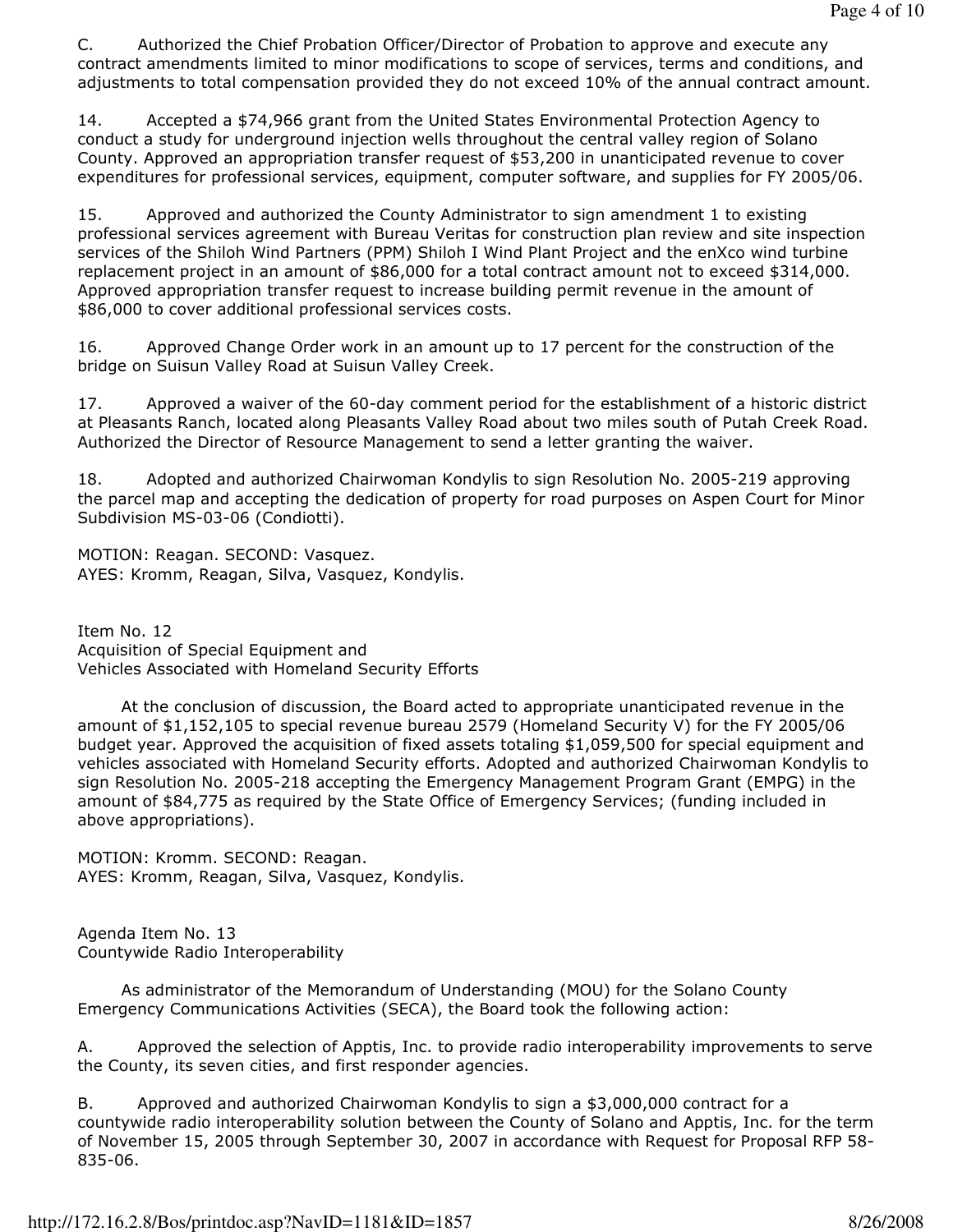C. Authorized the County Administrator to approve and execute any contract amendments to the scope of services, terms and conditions, and total compensation provided they do not exceed 10% of the total contract amount.

MOTION: Kromm. SECOND: Reagan. AYES: Kromm, Reagan, Silva, Vasquez, Kondylis.

Agenda Item No. 19 Memorandum of Understanding Unit #13 Correctional Officer Employees

 Adopted and authorized Chairwoman Kondylis to sign Resolution No. 2005-220 approving the Memorandum of Understanding (MOU) for Unit #13 – Correctional Officer Employees represented by the Solano County Sheriff's Custody Association, for the term of October 9, 2005 through October 7, 2006.

MOTION: Silva. SECOND: Vasquez. AYES: Kromm, Reagan, Silva, Vasquez, Kondylis.

Agenda Item No. 20 Pension Funding Bonds

 Adopted and authorized Chairwoman Kondylis to sign Resolution No. 2005-221 authorizing the execution and delivery of a First Supplemental Indenture, a Bond Purchase Contract, a Continuing Disclosure Agreement, a Preliminary Official Statement and an Official Statement in connection with the issuance and sale of County of Solano Taxable Pension Funding Bonds, Series 2005, and other matters relating to them in an amount not to exceed \$50MM at a rate not to exceed 6%. Authorized the Treasurer-Tax Collector-County Clerk to execute the necessary documents for the issuance. MOTION: Silva. SECOND: Vasquez.

AYES: Kromm, Reagan, Silva, Vasquez, Kondylis.

Agenda Item No. 21 Information Technology Sourcing Work Plan

 At the conclusion of a presentation received from Gartner, Inc. on their proposed Information Technology sourcing work plan, the Board took the following action:

A. Approved the selection of Gartner, Inc. to assist with a review of the County's information technology sourcing needs and the development of the technology infrastructure sourcing RFP process.

B. Authorized the County Administrator to execute a \$642,000 contract for the sourcing contract between the County of Solano and Gartner, Inc. for the term November 1, 2005 through March 31, 2007 in accordance with Request for Proposal RFP H-901-06.

C. Authorized the County Administrator to approve and execute any contract amendments to the scope of services, terms and conditions, and total compensation provided they do not exceed 10% of the total contract amount.

MOTION: Silva. SECOND: Reagan. AYES: Kromm, Reagan, Silva, Vasquez, Kondylis.

### Recess

 The Board of Supervisors recessed this meeting at 10:50 a.m. and reconvened at 11:10 a.m. All members were present. Chairwoman Kondylis presided.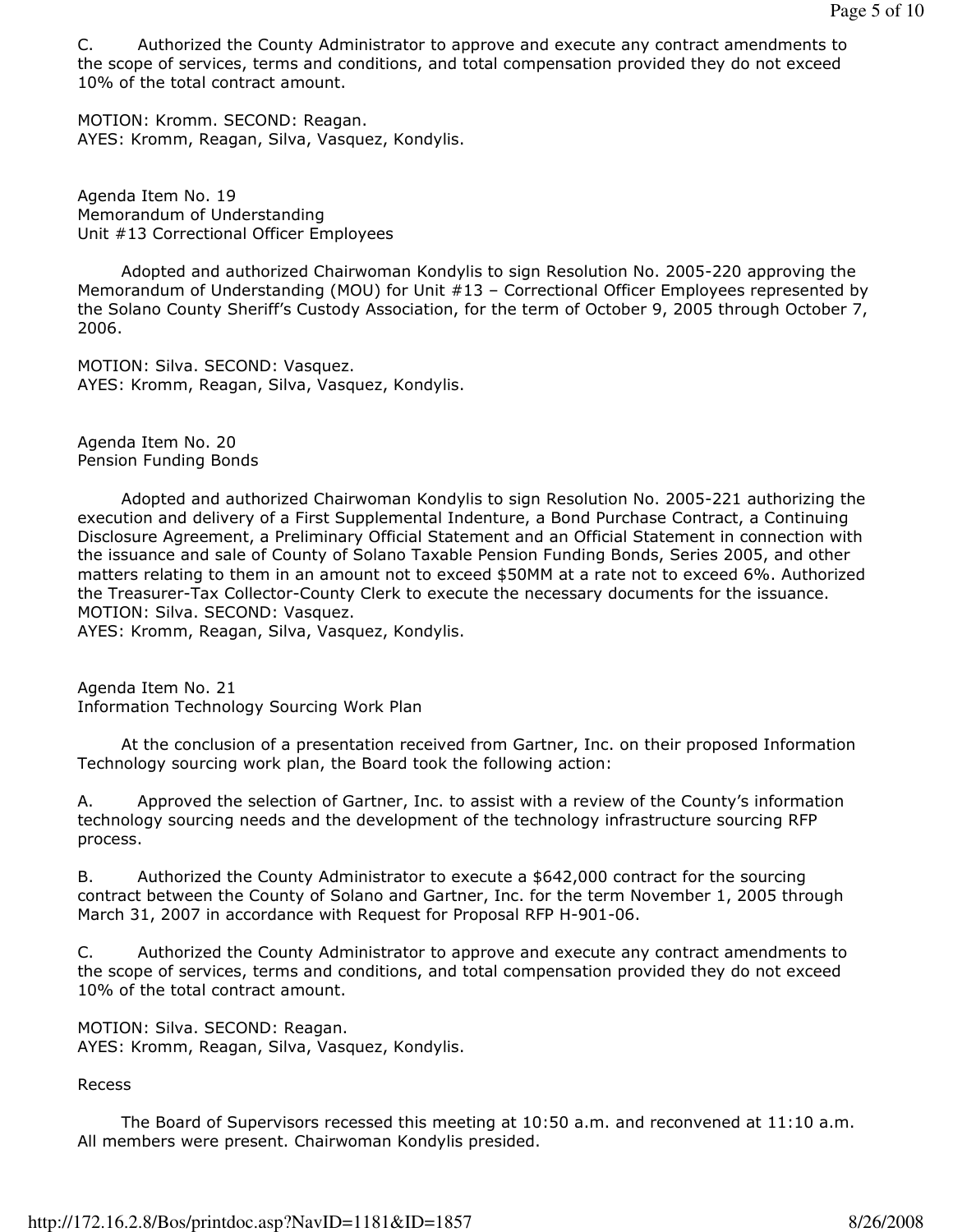Agenda Item No. 22 General Plan Update Guiding Principles

 Adopted a Preamble for the Solano County General Plan Update Guiding Principles and that the title of the document be expanded to include: "Planning for a Sustainable Solano: Solano County General Plan Update" followed by "Guiding Principles".

MOTION: Kondylis. SECOND: Vasquez.

AYES: Kromm, Vasquez, Kondylis.

NOES: Reagan, Silva. (Supervisor Reagan did not support inclusion of political "buzzwords". Supervisor Silva felt that the word sustainable "to stand the test of time" exceeded its definition in the Guiding Principles.)

Agenda Item No. 23 Citizens Advisory Committee For General Plan Update

 Authorized the establishment of a fifteen (15) member Citizens Advisory Committee for the Solano County General Plan update and five (5) alternates – one alternate from each district.

Established the following criteria:

A. Each member of the Board of Supervisors will have three (3) appointments and one (1) alternate member.

B. Appointments may be countywide.

C. Appointee must be a resident of Solano County.

D. Fifteen member Citizens Advisory Committee will have voting capability.

E. Five (5) alternates who will participate but will not have voting capability unless permanent member is no longer serving on the Committee.

MOTION: Reagan. SECOND: Silva. AYES: Kromm, Reagan, Silva, Vasquez, Kondylis.

Agenda Item Nos. 24 and 25 In-Home Supportive Services

 Agenda Item Nos. 24 and 25 are contained in the minutes of the In-Home Supportive Services Public Authority.

Agenda Item No. 29 CSAC Board of Directors

 Acted to elect Chairwoman Barbara R. Kondylis as a member of the California State Association of Counties (CSAC) and Supervisor John Silva as the alternate.

MOTION: Vasquez. SECOND: Silva. AYES: Kromm, Reagan, Silva, Vasquez, Kondylis.

Agenda Item No. 30 thru 39 Appointment Authority

Approved the following:

30. Appointment of Maria Moses to the Child Abuse Prevention Council for a term to expire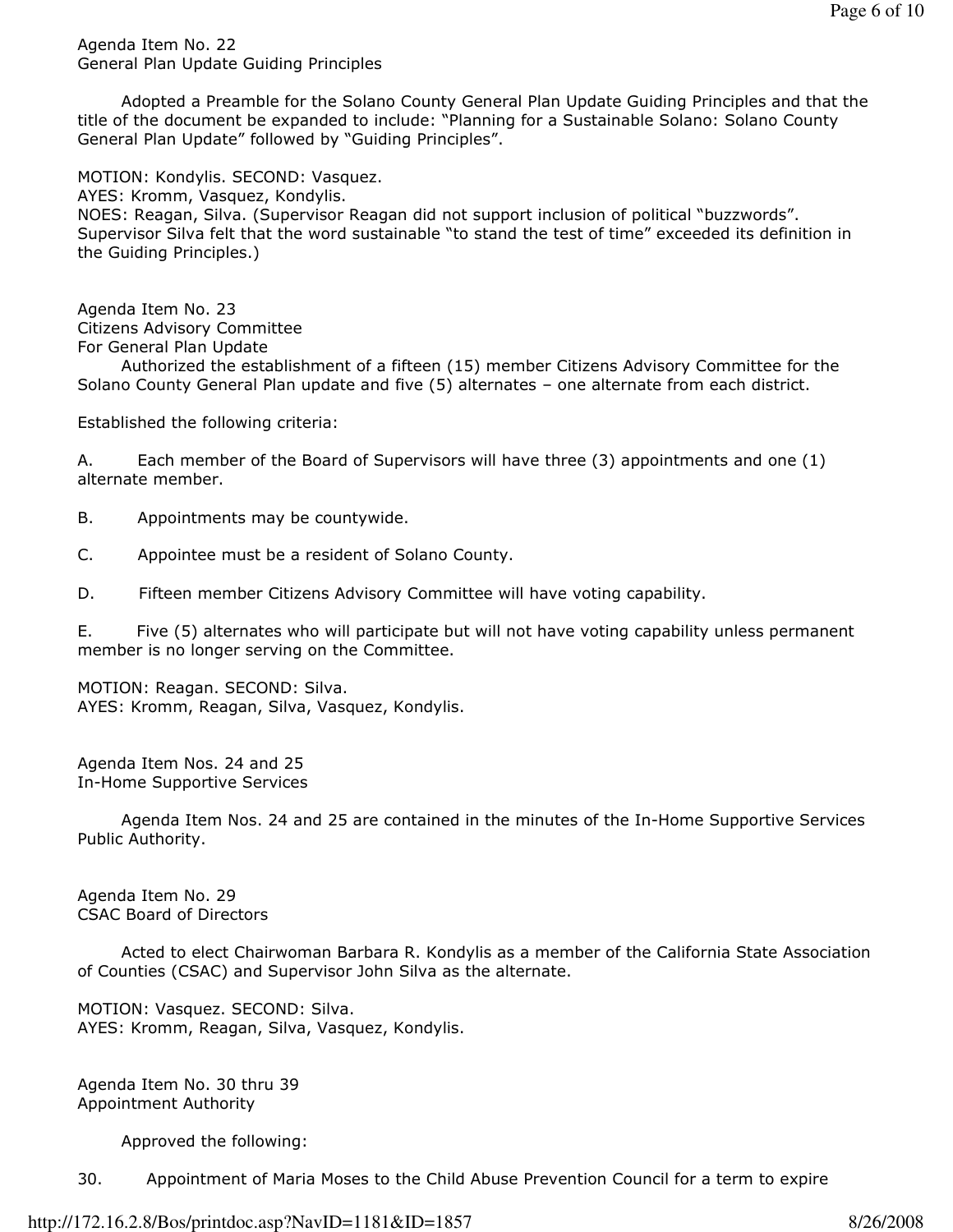November 1, 2007.

31. Appointment of Neil R. Hamilton as Trustee of Reclamation District No. 501 for a four year term to expire December 4, 2009.

32 Appointment of Mark Palamountain and Edward Linscheid as trustees of Reclamation District No. 1607 for a four year term to expire December 4, 2009.

33. Appointment of H.N. Kuechler IV as Trustee of Reclamation District No. 2060 for a four year term to expire December 4, 2009.

34. Appointment of Clifford DeTar and Ross Rasmussen as Trustees of Reclamation District No. 2068 for a four year term to expire December 4, 2009.

35. Appointment of Terrance C. Connolly, Tom Newton, Carrell May and Todd Cerini as Trustees of Reclamation District No. 2129 for a four year term to expire December 4, 2009.

36. Appointment of James Edgar, Mike Temps and Gary Frugoli as Trustees of Reclamation District No. 2136 for a four year term to expire December 4, 2009.

37. Appointment of Robert S. Currey as Director of Division 1 and Robert Hanson as Director of Division 5 of the Solano Irrigation District for a four year term to expire December 4, 2009.

38. Appointment of Bob Dorsett, Jim Frische and Carl A. Hakenen, Jr. as Directors of the Cordelia Fire Protection District for a four year term to expire December 4, 2009.

39. Appointment of Henry N. Kuechler as Director of Division 3 of the North Delta Water Agency, Division 3, for a four year term to expire December 4, 2009.

MOTION: Kromm. SECOND: Reagan. AYES: Kromm, Reagan, Silva, Vasquez, Kondylis.

Agenda Item No. 41 Appointment Authority Workforce Investment Board of Solano County

 The Board of Supervisors, as the local legislative body and as authorized in Section 117(1)(2) (A) of the 1998 Workforce Investment Act (WIA), ratified the September 16, 2005 action of the Workforce Investment Board of Solano County (WIBSC) and appointed Ms. Elsa Hassler, Human Resource Manager for Copart, as a Business Representative on the Board of Directors of WIBSC and authorized Chairwoman Kondylis to sign and effect a Certificate of Appointment and Oath of Office.

MOTION: Kromm. SECOND: Silva. AYES: Kromm, Reagan, Silva, Vasquez, Kondylis.

### Recess

 The Board of Supervisors recessed this meeting at 11:55 a.m. and reconvened at 2:00 p.m. All members were present. Chairwoman Kondylis presided.

Agenda Item No. 40 Appointment Authority Child Abuse Prevention Council

 Deferred consideration of appointments to and resignations from the Child Abuse Prevention Council to November 8, 2005.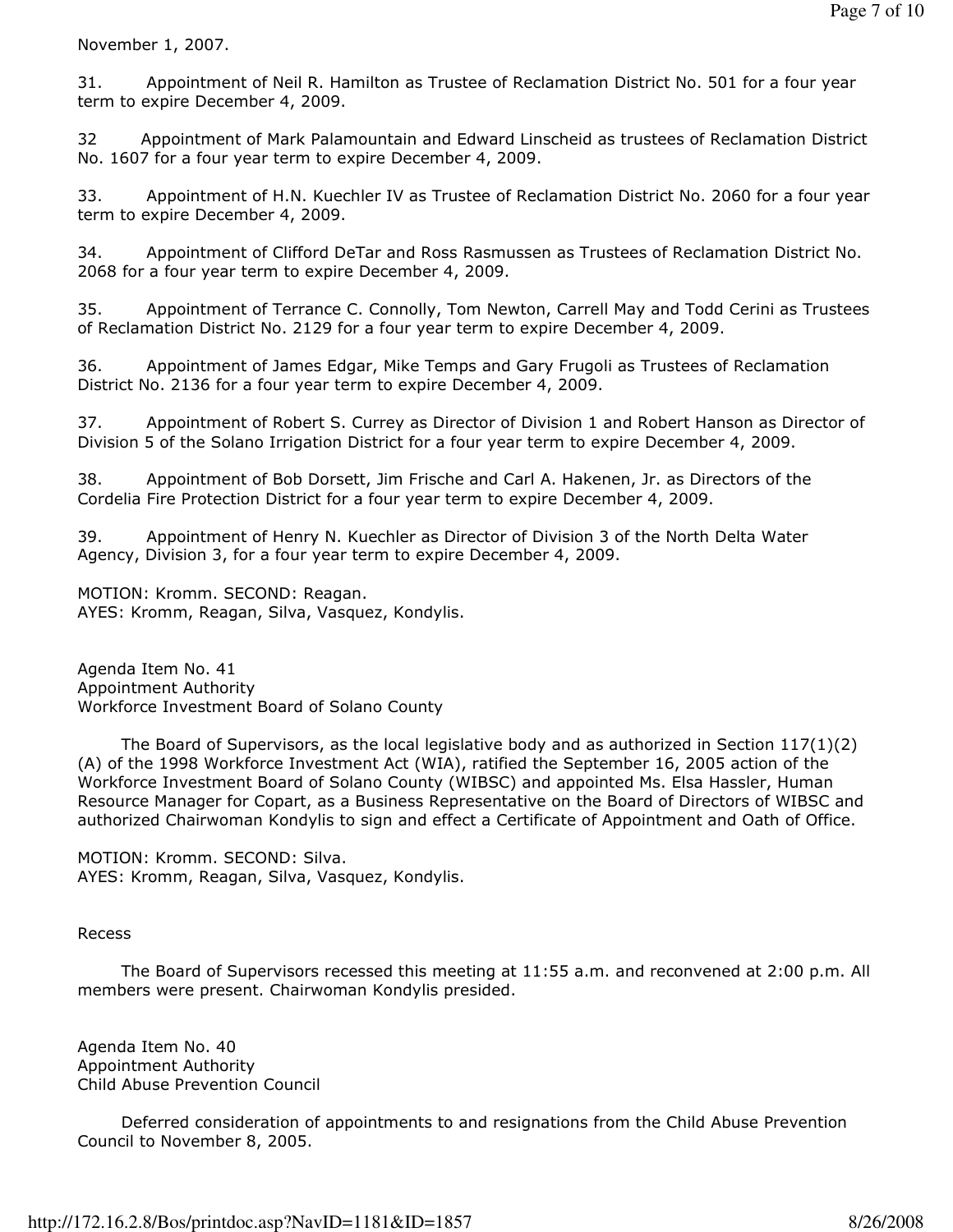Agenda Item No. 26 Minor Subdivision Application No. MS-05-02 - Craig McNamara

 At the request of County staff, the Board continued public hearing to December 6, 2005 at 2:00 p.m. to consider approval of Minor Subdivision Application No. MS-05-02 of Craig McNamara to subdivide a 325 acre parcel into three parcels of 41 acres, 144 acres, and 138 acres respectively; adopting a resolution approving Minor Subdivision Application MS-05-02. The property is located at 5193 Putah Creek Road in an "A-40" Exclusive Agricultural Zoning District.

Agenda Item No. 27 Agricultural Preserve Application B&S Properties (Scott Stewart)

At the conclusion of a public hearing to consider Agricultural Preserve Application Nos. 1342 (for 13.94 acres); No. 1343 (for 44.55 acres); No. 1344 (for 54.09 acres); and No. 1345 (for 57.58 acres) of B&S properties (Scott Stewart), the Board took the following action:

A. Rescinded County standard Land Conservation Contracts (Williamson Act) Nos. 605 and 606.

B. Adopted and authorized Chairwoman Kondylis to sign Resolution No. 2005-223 rescinding Land Conservation (Williamson Act) Contracts Nos. 605 and 606 and concurrently establishing Land Conservation Contract Nos. 1342, 1343, 1344, and 1345 for B&S Properties (Scott Stewart) and directed that they be recorded.

MOTION: Vasquez. SECOND: Kromm. AYES: Kromm, Reagan, Silva, Vasquez, Kondylis.

Agenda Item No. 28 Dove Creek Trail, Vacaville

The Board introduced and waived full reading of an Ordinance amending Chapter 28, Section 28-15 of the Solano County Code to rezone approximately 80 acres of property, comprising two parcels, located at the southwest terminus of Dove Creek Trail, 7471 Dove Creek Trail; APN's: 0105-080-460 & -470, from Exclusive Agricultural (A-20) to Rural Residential (RR-2-1/2) and to impose a Policy Plan Overlay zoning district (PP-01-03) on such property.

MOTION: Kromm. SECOND: Silva. AYES: Kromm, Reagan, Silva, Vasquez, Kondylis

Chairwoman Kondylis opened the hearing to the public.

 Solano County Department of Resource Management provided an overview of the proposed project to rezone approximately 80 acres of property and subdivide into 32 rural residential lots in a gated community with additional common area parcels for property located at the southwest terminus of Dove Creek Trail; 7471 Dove Creek Trail. Staff noted that the proposed project would include improvements to Sweeney Creek to correct existing site drainage deficiencies and reduce the rate of peak storm flows, reduce turbidity (suspended sediment), and provide greater control of runoff that reaches Sweeney Creek compared to past conditions. The proposed project would also require the subdivider to dedicate the necessary right-of-way from the northern boundary of the subject property to Cantelow Road, and to construct the public road within this right-of-way, including two new bridges, one each across Sweeney Creek and English Creek. The subdivider would be required to offer the necessary right-of-way for dedication through negotiations with the landowners. If the subdivider is unable to negotiate an agreement with affected property owners at the time of filing the final map, the County would be able to acquire that right-of-way through eminent domain with costs paid by the subdivider. This action would provide a through road from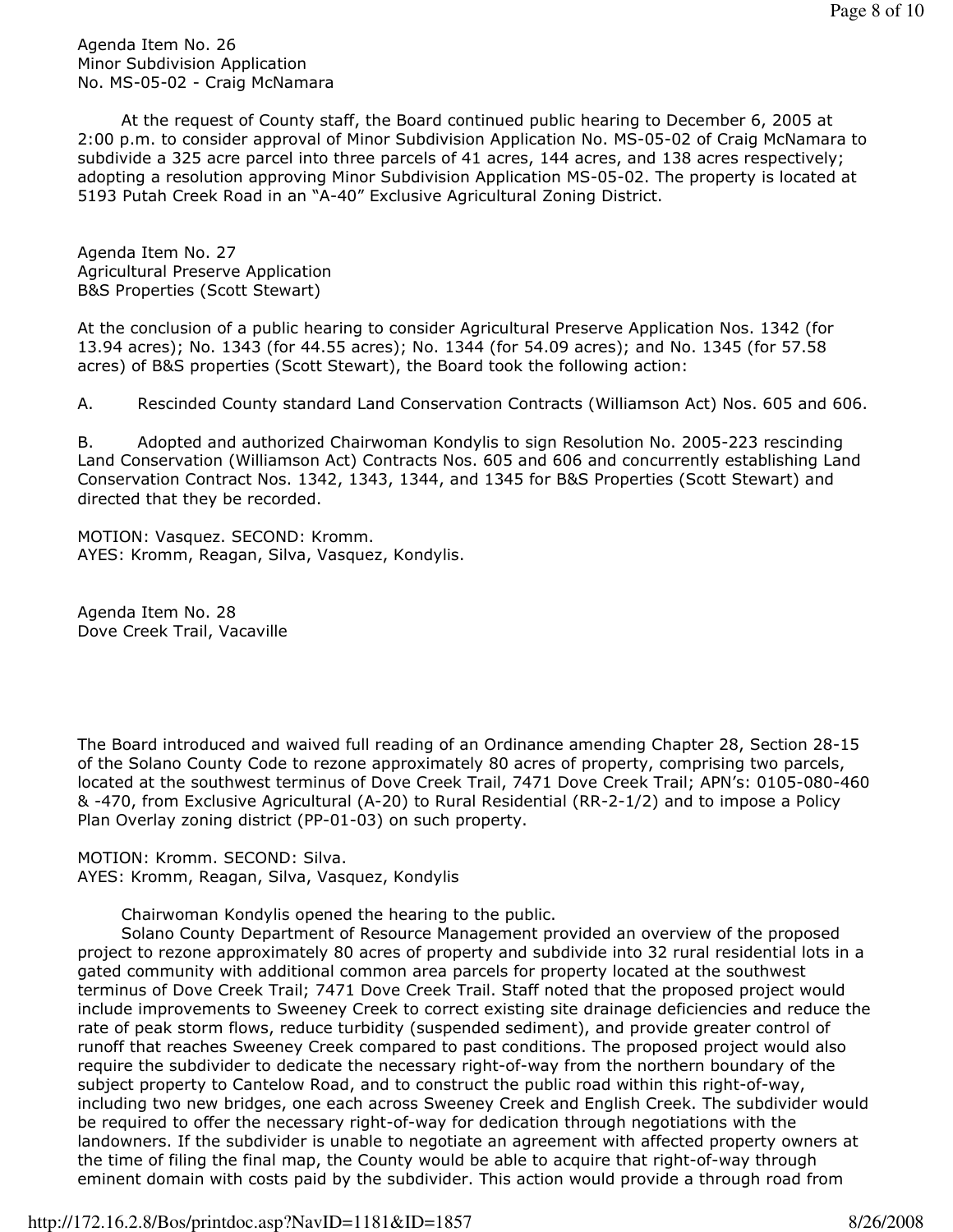Peaceful Glen Road to Cantelow Road. Staff noted that the Solano County Planning Commission added the following Conditions to: 1) enable the County to maintain all common area and other required improvements within the subdivision should the subdivision homeowners association disband or otherwise cease to perform said maintenance responsibilities; 2) require the subdivider to initiate a groundwater (hydrological) study and furnish a groundwater monitoring and reporting program prior to recordation of the Final Map; and 3) require the subdivider to offer for dedication 60 feet of public right of way along Dove Creek Trail from Peaceful Glen Road to the north boundary line of the subdivision. Staff requested that the Board take the following action:

A. Adopt the Mitigated Negative Declaration of environmental impact as amended by the Planning Commission.

B. Adopt the proposed Ordinance approving Rezoning Petition No. Z-01-03 rezoning the approximately 80-acre property, comprising two parcels, from A-20, Exclusive Agricultural, to RR-2 ½, Rural Residential and approving PP-01-03, Policy Plan Overlay District.

C. Approve Major Subdivision S-01-03, to subdivide the approximately 80 acre property located at the southwest terminus of Dove Creek Trail into 32 residential lots with additional common area parcels, subject to the conditions of approval recommended by the Planning Commission, as amended.

 The Board received a presentation from the applicant, Brian West, Dove Creek Partners. Mr. West noted that their proposed project met all the federal, state, and regional requirements for this type of development and met all the requirements of the Negative Declaration. Mr. West indicated that the proposed project provided tangible benefits to Solano County and was approved by the Planning Commission by a 4-1 vote.

 The Board of Supervisors recessed this meeting at 3:25 p.m. and reconvened at 3:40 p.m. All members were present. Chairwoman Kondylis presided.

The Board received comments from the public expressing their concerns regarding lot size, density, consistency of proposed land use with surrounding land uses, quality and availability of ground water for existing domestic wells offsite, the ability of the Rural North Vacaville Water District to serve the project given that less than 2-1/2 acre lots are proposed, site drainage, off-site flooding concerns, increased traffic including cross through traffic on Dove Creek Trail, road conditions, road design, road dust, road maintenance, noise, preservation of oak trees, pond wildlife concern, use of pond for recreational purposes, gated community, and preference for a road barrier along the private segment of Dove Creek Trail.

At the conclusion of receiving public input, Chairwoman Kondylis closed the hearing to the public and the Board acted to continue this matter to November 8, 2005 at 6:00 p.m. in the Solano County Board of Supervisors' Chambers.

MOTION: Kromm. SECOND: Silva. AYES: Kromm, Reagan, Silva, Vasquez, Kondylis.

Agenda Item No. Adjournment

> The Board of Supervisors adjourned this meeting at 5:20 p.m. in memory of Marjorie Deming. The next meeting of the Board of Supervisors will be November 8, 2005 at 8:30 a.m.

> > BARBARA R. KONDYLIS, Chairwoman Solano County Board of Supervisors

 MICHAEL D. JOHNSON, Clerk of the Solano County Board of Supervisors